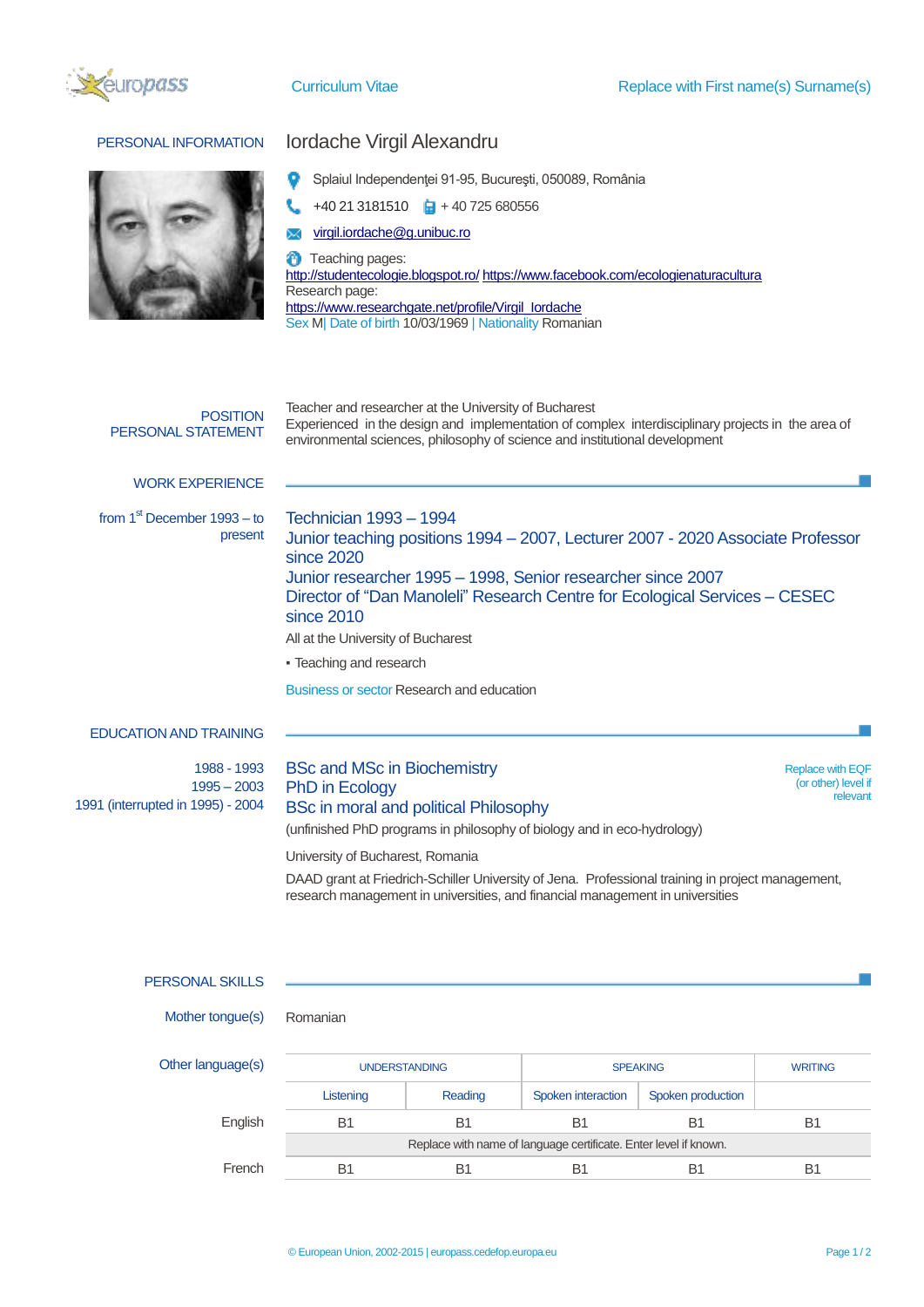

|                                                |                                                                                                                                     |               | Replace with name of language certificate. Enter level if known.                                          |                |                    |
|------------------------------------------------|-------------------------------------------------------------------------------------------------------------------------------------|---------------|-----------------------------------------------------------------------------------------------------------|----------------|--------------------|
|                                                | Levels: A1/A2: Basic user - B1/B2: Independent user - C1/C2 Proficient user<br>Common European Framework of Reference for Languages |               |                                                                                                           |                |                    |
| <b>Communication skills</b>                    | Good oral and written communication skills as a result of teaching and publishing experience                                        |               |                                                                                                           |                |                    |
| Organisational / managerial skills             | Director of a research centre from 2010<br>international, team member in many international projects.                               |               | Director of 4 large national project, of 1 international, responsible for Romanian partner in 1           |                |                    |
| <b>Job-related skills</b>                      | and research.                                                                                                                       |               | Excellent knowledge of inter-disciplinary and trans-disciplinary approaches in environmental teaching     |                |                    |
| <b>Digital competence</b>                      |                                                                                                                                     |               | SELF-ASSESSMENT                                                                                           |                |                    |
|                                                | Information<br>processing                                                                                                           | Communication | Content<br>creation                                                                                       | <b>Safety</b>  | Problem<br>solving |
|                                                | Proficient                                                                                                                          | Proficient    | Independent                                                                                               | <b>Basic</b>   | <b>Basic</b>       |
|                                                | Levels: Basic user - Independent user - Proficient user<br>Digital competences - Self-assessment grid                               |               |                                                                                                           |                |                    |
| Other skills                                   | Photography                                                                                                                         |               |                                                                                                           |                |                    |
| <b>Driving licence</b>                         | A, B                                                                                                                                |               |                                                                                                           |                |                    |
| <b>ADDITIONAL INFORMATION</b>                  |                                                                                                                                     |               |                                                                                                           |                |                    |
| <b>Publications</b>                            |                                                                                                                                     |               | 9 international chapters, 7 national books/chapter, 20 articles in ISI journal, of which 7 as main author |                |                    |
| Honours and awards                             |                                                                                                                                     |               | Emil Racoviță Award of the Romanian Academy for a monographic book                                        |                |                    |
| <b>Citations</b>                               | 244 on Web of Science - Publons Hirsch 8, 507 on Google Scholar Hirsch 12                                                           |               |                                                                                                           |                |                    |
| <b>ANNEXES</b>                                 |                                                                                                                                     |               |                                                                                                           |                |                    |
| List of publications and research<br>contracts | Annex 1                                                                                                                             |               |                                                                                                           |                |                    |
| 26 <sup>th</sup> April 2020                    |                                                                                                                                     |               |                                                                                                           | Mayil Tordache |                    |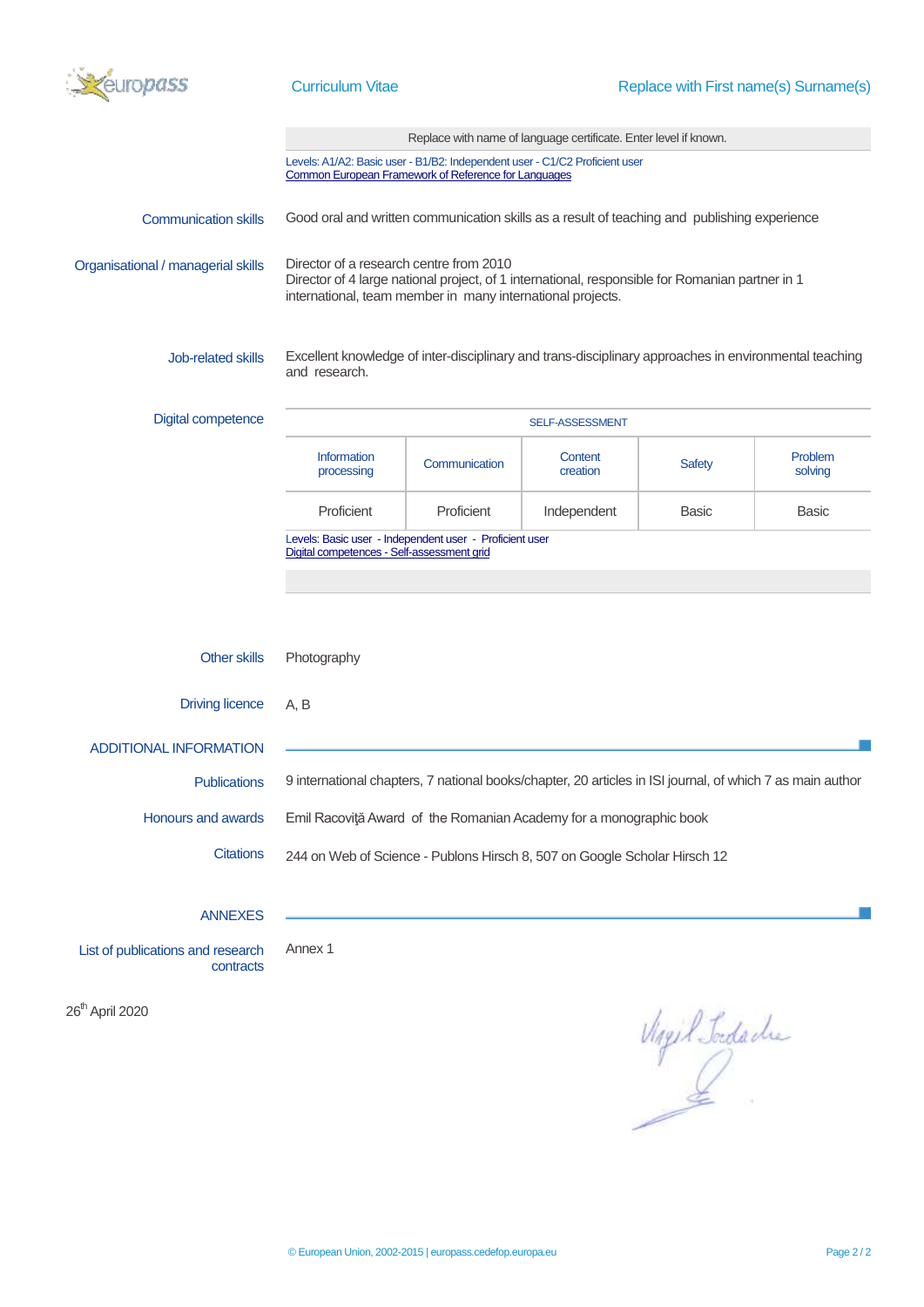## Lista de lucrări Şi calculul punctajului

| Nr.<br>Crt. | Parametrul                                                                                                                                                                                                                                                                                                                  | <b>Punct</b><br>aj |              |
|-------------|-----------------------------------------------------------------------------------------------------------------------------------------------------------------------------------------------------------------------------------------------------------------------------------------------------------------------------|--------------------|--------------|
|             | 1. Activitatea didactică și profesională (A1)                                                                                                                                                                                                                                                                               |                    |              |
|             | Cărți/Capitole în cărți de specialitate/Monografii (cu ISBN)                                                                                                                                                                                                                                                                |                    |              |
|             | Internaționale                                                                                                                                                                                                                                                                                                              | 115.2              | Nr. Pagini   |
|             | 1. <b>Iordache Virgil</b> , On the possibility of accelerating succession<br>by manipulating soil microorganisms in Plant microbiome<br>paradigm (eds. Varma, A., Tripathi, S., Prassad, R.) 2-37<br>(Springer-Verlag Berlin Heidelberg, in press)                                                                          |                    | $\mathbf{0}$ |
|             | 2. Neagoe Aurora, <b>Iordache Virgil</b> , and Erika Kothe, 2013,<br>Upscaling the Biogeochemical Role of Arbuscular Mycorrhizal<br>Fungi in Metal Mobility. In Goltapeh, Ebrahim Mohammadi;<br>Danesh, Younes Rezaee; Varma, Ajit (eds.), Fungi as<br>Bioremediators, pp. 285-312. Springer, ISBN 978-3-642-23326-         |                    |              |
|             | 5<br>3. Iordache Virgil, Lacatusu Radu, Daniel Scradeanu, Marilena<br>Onete, Stelian Ion, Ioana Cobzaru, Aurora Neagoe, Florian<br>Bodescu, Denisa Jianu, Dorina Purice, 2012, Contributions to<br>the theoretical foundations of integrated modeling in<br>biogeochemistry and their application in contaminated areas. In |                    | 27           |
| 1.1.        | Kothe E., Varma A. (eds.), Biogeointeractions in contaminated<br>soils, pp. 385-416, ISBN 978-3-642-23326-5<br>4. Jianu Denisa, <b>Iordache Virgil</b> , Barbara Soara, Lucian<br>Petrescu, Aurora Neagoe, Cezar Iacob, Răzvan Orza. The Role<br>of Mineralogy and Geochemistry in Hazard Potential                         |                    | 31           |
|             | Assessment of Mining Areas. In Kothe E., Varma A. (eds.),<br>Biogeointeractions in contaminated soils, pp. 35-79. Springer,<br>pp. 35-79, ISBN 978-3-642-23326-5<br>5. Neagoe Aurora, <i>Iordache Virgil</i> , Ileana Farcasanu. The Role<br>of Organic Matter in the Mobility of Metals in Contaminated                    |                    | 44           |
|             | Sites. In Kothe E., Varma A. (eds.), Biogeointeractions in<br>contaminated soils. Springer, pp. 297-325, ISBN 978-3-642-<br>23326-5<br>6. Farcasanu Ileana, Matache Mihaela, Iordache Virgil, Aurora<br>Neagoe, 2012, Hyperaccumulation: a Key to Heavy Metal                                                               |                    | 28           |
|             | Bioremediation. In Kothe E., Varma A. (eds.),<br>Biogeointeractions in contaminated soils. Springer, 251-278,<br>ISBN 978-3-642-23326-5<br>7. <b>Iordache V.</b> , E. Kothe, A. Neagoe, F. Gherghel, 2011, A.<br>conceptual framework for up-scaling ecological processes and                                               |                    | 27           |
|             | application to ectomycorrhizal fungi, in Rai M., Varma A. (ed.)<br>Diversity and Biotechnology of Ectomycorrhiza, Springer, 255-<br>299, ISBN 978-3-642-15196-5<br>8. <b>Iordache, V.</b> , F. Bodescu, A. Neagoe, 2005, Management of                                                                                      |                    | 44           |
|             | riparian forests in a macrolandscape context, in Bolscher, J., H.<br>Meixner, I. Schnauder, V. Iordache (Eds.), Hydraulic,<br>Sedimentological and Ecological Problems of Multifunctional<br>Riparian Forest Management - RipFor Guidelines for End-                                                                        |                    | 53           |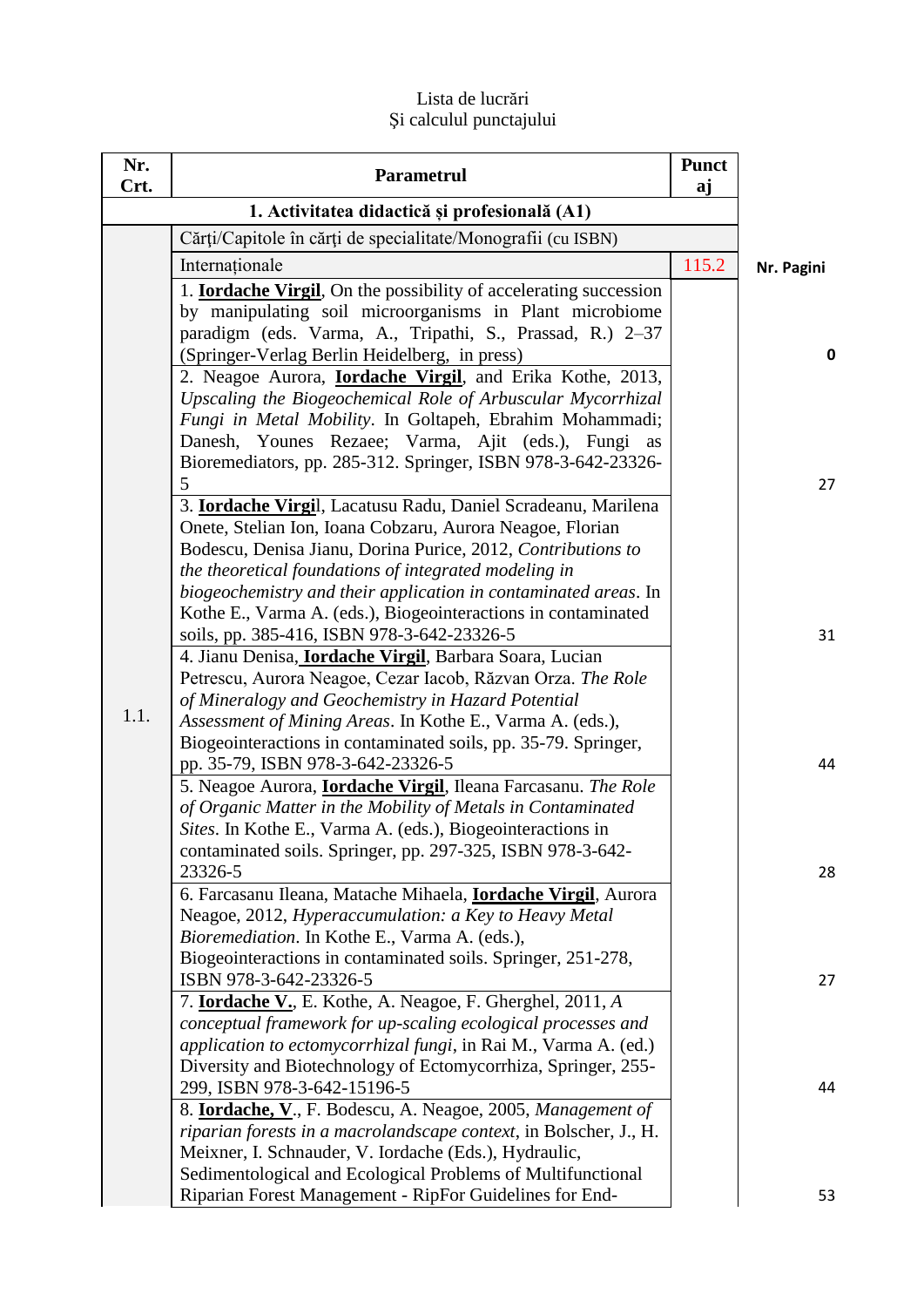| Users, Berliner Geographische Abhandlungen, ISBN 3-88009-<br>067-x, B1-B53                                                                                                                                                                                                  |      |     |
|-----------------------------------------------------------------------------------------------------------------------------------------------------------------------------------------------------------------------------------------------------------------------------|------|-----|
| 9. Vadineanu, A., S. Cristofor, V. Iordache, 2001, Lower<br>Danube River System biodiversity changes, In: B. Gopal, W. J.<br>Junk and J. A. Davis (Eds), Biodiversity in Wetlands:<br>Assessment, Function and Conservation, Backhuys Publishers,<br>29-63 ISBN 90-5782-059 |      | 34  |
| Naționale                                                                                                                                                                                                                                                                   | 151  |     |
| <b>Iordache V,</b> 2015, O explorare a fundamentelor eticii inter-<br>personale, în Bălan M., Mureșan V, Etica în știință, religie și<br>societate, Ed. Universității din București, 83-102                                                                                 |      | 40  |
| <b>Iordache V.</b> , 2010, Reconstrucția obiectelor productive din<br>"Originea Speciilor", in Mircea Flonta, Laurentiu Staicu, Virgil<br>Iordache (eds.), 2010, Darwin și gândirea evoluționistă, Ed.<br>Pelican, Giurgiu, 75-108, ISBN 978-973-1993-15-7                  |      | 43  |
| <b>Iordache V.</b> , 2009, Ecotoxicologia metalelor în complexul de<br>ecsisteme din Insula Mică a Brăilei, Ed. Ars Docendi, București,<br>ISBN 973-558-233-3                                                                                                               |      | 339 |
| <b>Iordache V.</b> , 2008, Explorari dincolo de individualism si<br>holism, Ed. Ars. Docendi, București, 2008, ISBN 978-973-558-<br>383-5                                                                                                                                   |      | 225 |
| <b>Iordache V.</b> , 2009, Conceptul general de evolutie, in Staicu L.<br>(editor) Rationalitate si evolutie: explorari filosofice ale<br>complexitatii, Ed. Universității din București, 83-155. ISBN<br>978-973-737-665-7                                                 |      | 73  |
| Iordache V., 2008, Sensul sintezei din teoria sintetică a<br>evoluției, în Iordache Virgil (coord.), Biologia ca forma a<br>culturii, Ed. Ars Docendi, București, 86-95, ISBN 978-973-558-                                                                                  |      |     |
| 380-4<br>Cristofor S., <b><u>Iordache V.</u></b> , A. Vadineanu, 1999, Analiza<br>funcțională a sistemelor ecologice, în "Dezvoltarea Durabilă -<br>metode și instrumente", vol 2., Editura Universității din                                                               |      | 10  |
| București, 227-251, ISBN 973-575-333-2<br>Manuale/Suport didactic: lucrări didactice, îndrumare de<br>laborator, proiectare etc. (în acord cu structura postului)                                                                                                           | 54.1 | 25  |
| <b>Iordache V.</b> , 2017, Note de curs pentru Managementul<br>diversității biologice și bibliografie de 400 de titluri structurată<br>pe teme cu comentarii,                                                                                                               |      |     |
| http://studentecologie.blogspot.ro/2017/05/managementul-<br>diversitatii-biologice-o.html                                                                                                                                                                                   |      | 66  |
| <b>Iordache V</b> , 2017, Note de curs pentru Deteriorarea sistemelor<br>1.2.<br>ecologice, https://drive.google.com/file/d/0B6lX-<br>Y0Osl0YbHg2MUtaZWlTX2c/view                                                                                                           |      | 90  |
| Neagoe A., <b>Iordache V.</b> , Farcasanu I, 2011, Remedierea<br>zonelor poluate, Ed. Universitatii din Bucuresti, 195 pp, ISBN<br>978-973-737-907-8                                                                                                                        |      | 195 |
| Iordache V., 2006, Lucrari practice de ecologie,<br>http://www.cesec.ro/pdf/LP%20ecologie%20ciorna%20Virgil%                                                                                                                                                                |      | 190 |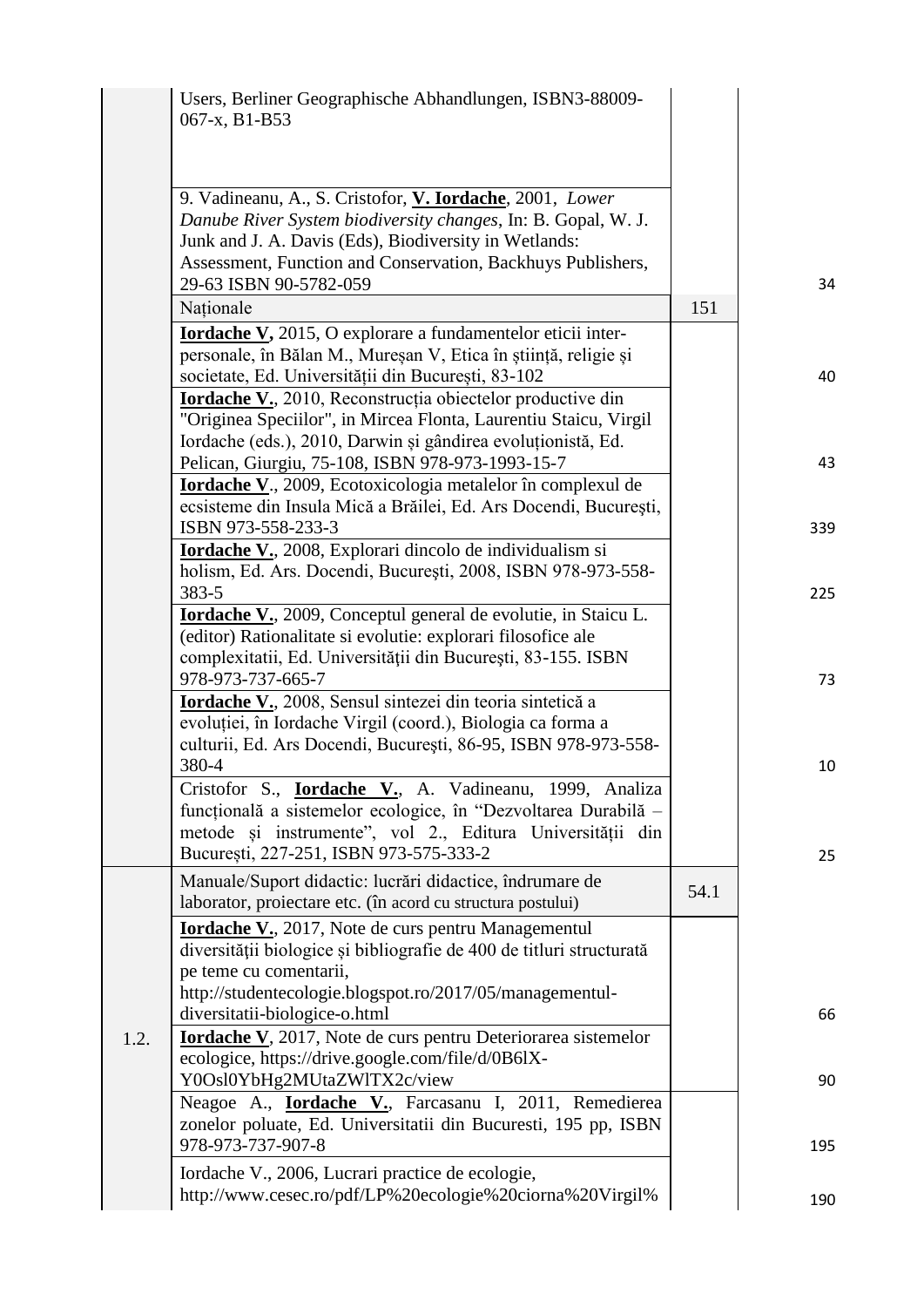|       | 20Iordache.pdf, 190 pagini                                                                                                                                                                                                                                                                                                                                                       |             |                         |
|-------|----------------------------------------------------------------------------------------------------------------------------------------------------------------------------------------------------------------------------------------------------------------------------------------------------------------------------------------------------------------------------------|-------------|-------------------------|
| Other | Coordination of licence theses and dissertations                                                                                                                                                                                                                                                                                                                                 | 170         | 170                     |
|       | 2. Activitatea de cercetare (A2)                                                                                                                                                                                                                                                                                                                                                 |             |                         |
|       | Articole in extenso în reviste cotate ISI Thomson Reuters                                                                                                                                                                                                                                                                                                                        | 1885.<br>04 | <b>Factor</b><br>impact |
|       | Manu M., Honciuc V., Neagoe A., Băncilă R. I., Iordache V.,<br>Onete M., 2019, Soil mite communities (Acari: Mesostigmata,<br>Oribatida) as bioindicators for environmental conditions from<br>polluted soils, Scientific Reports, 9, 20259                                                                                                                                      |             | 4.122                   |
|       | Constantinescu P., Neagoe A., Nicoară A., Grawunder A., Ion<br>S., Onete M., <b>Iordache V.,</b> 2019, Implications of spatial<br>heterogeneity of tailing material and time scale of vegetation<br>growth processes for the design of phytostabilisation, Science of<br>The Total Environment, 692, 1057-1069,                                                                  |             | 5.589                   |
|       | Manu M, RI Băncilă, V Iordache, F Bodescu, M Onete, 2017,<br>mpact assessment of heavy metal pollution on soil mite<br>communities (Acari: Mesostigmata) from Zlatna Depression-<br>Transylvania, Process Safety and Environmental Protection 108,<br>121-134<br>Neagoe A, G Tenea, N Cucu, S Ion, V Iordache, 2017,<br>Coupling Nicotiana tabaccum<br>Transgenic Plants<br>with |             | 2.905                   |
| 2.1.  | Rhizophagus irregularis for Phytoremediation of Heavy Metal<br>Polluted Areas, REVISTA DE CHIMIE 68 (4), 789-795<br>Nedelescu M, Daniela Baconi, Aurora Neagoe,<br><b>Virgil</b>                                                                                                                                                                                                 |             | 1.232                   |
|       | Iordache, Miriana Stan, Paula Constantinescu, Anne-Marie<br>Ciobanu, Alexander I Vardavas, Marco Vinceti, Aristidis M<br>Tsatsakis, 2017, Environmental metal contamination and health<br>impact assessment in two industrial regions of Romania,<br>Science of The Total Environment, 50, 984-995                                                                               |             | 4.9                     |
|       | Manu M, M Onete, L Florescu, F Bodescu, V Iordache, 2017,<br>Influence of heavy metal pollution on soil mite communities<br>(Acari) in Romanian grasslands, North-Western Journal of                                                                                                                                                                                             |             |                         |
|       | Zoology, 13, 200-210<br>Manu M, V Iordache, RI Băncilă, F Bodescu, M Onete, 2016,<br>The influence of environmental variables on soil mite<br>communities (Acari: Mesostigmata) from overgrazed grassland                                                                                                                                                                        |             | 0.539                   |
|       | ecosystems–Romania, Italian Journal of Zoology 83 (1), 89-97<br>Ion S, D Marinescu, AV Ion, SG Cruceanu, V Iordache, 2015,<br>Water flow on vegetated hill. 1D shallow water equation type<br>model, Analele Universitatii" Ovidius" Constanta-Seria                                                                                                                             |             | 0.921                   |
|       | Matematica 23 (3), 83-96<br>Ene C. D., Lavinia L Ruta, Ioana Nicolau, Claudia V Popa,<br>Virgil Iordache, Aurora D Neagoe, Ileana C Farcasanu, 2015,<br>Interaction<br>between lanthanide ions and Saccharomyces<br>cerevisiae cells, Journal of Biological Inorganic Chemistry, 20,                                                                                             |             | 0.422                   |
|       | 1097-1107                                                                                                                                                                                                                                                                                                                                                                        |             | 3.348                   |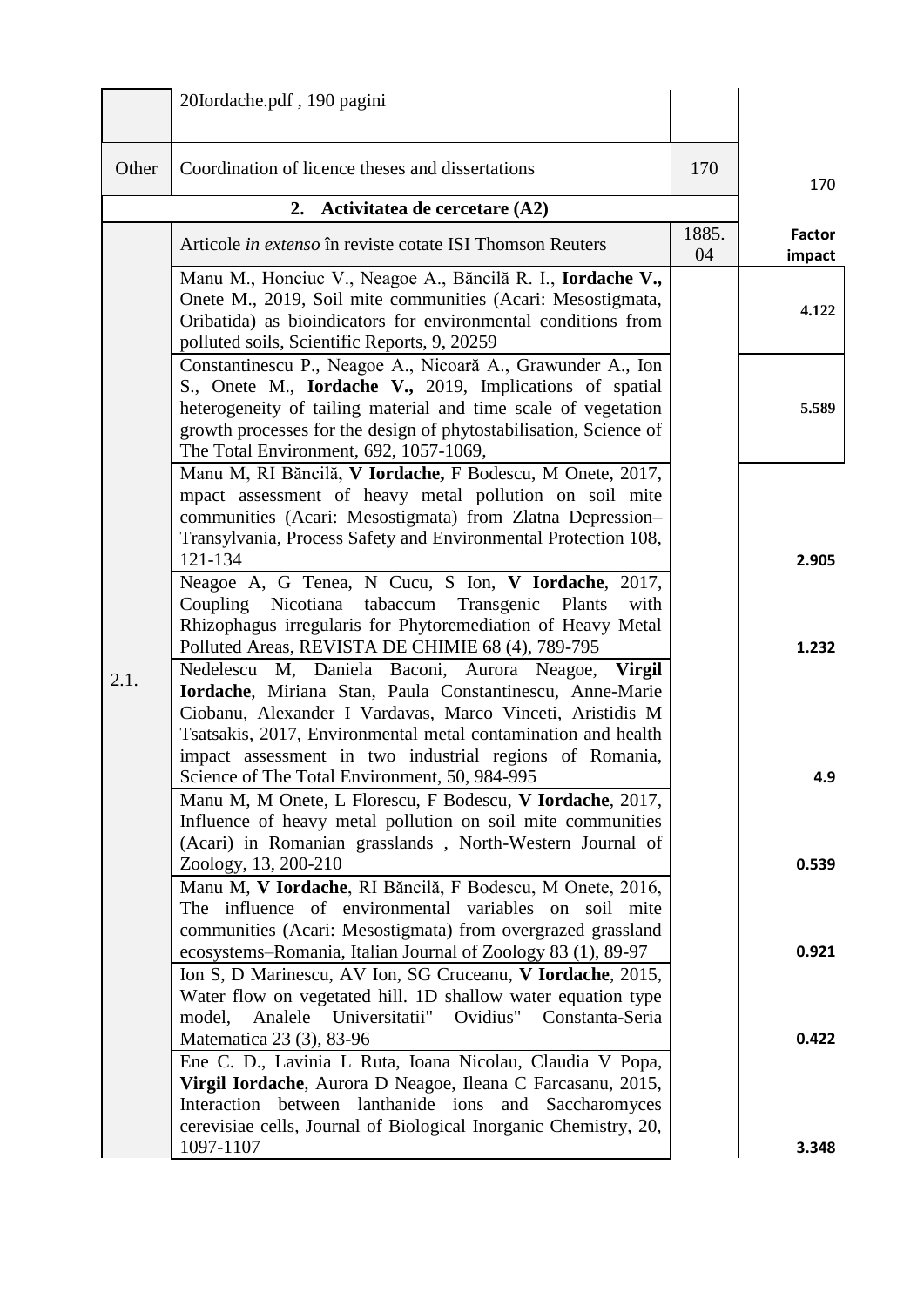| Păun A, Neagoe A., Păun M., Baciu I., <b>Iordache V.</b> , 2015,<br>Response of oxidative stress variables, proteins and chlorophyll<br>in three plant species caused by moderate soil pollution with<br>toxic elements, Polish Journal of Environmental Studies, 24(3),<br>DOI: 10.15244/pjoes/30935                                     | 0.6   |
|-------------------------------------------------------------------------------------------------------------------------------------------------------------------------------------------------------------------------------------------------------------------------------------------------------------------------------------------|-------|
| Păun A, Neagoe A., Păun M., Baciu I., <b>Iordache V.</b> , 2015,<br>Heavy metal induced differential responses to oxidative stress<br>and protection by mycorrhization in sunflower grown at lab and<br>field scales, Polish Journal of Environmental Studies, 24(3),<br>DOI: 10.15244/pjoes/32099                                        | 0.6   |
| Ion S, Marinescu D., Cruceanu Ș. D., <b>Iordache V.</b> , 2014, A data<br>porting tool for coupling models with different discretization<br>needs, Environmental Software and Modelling, 62, 240-252                                                                                                                                      | 4.538 |
| Ruta, LL, Popa, VC, Nicolau, I, Danet, AF, <b>Iordache V.</b> ,<br>Neagoe, AD, Farcasanu, IC, 2014, Calcium signaling mediates<br>the response to cadmium toxicity in Saccharomyces cerevisiae<br>cells, FEBS Letters, 588(17), 3202-3212                                                                                                 | 3.341 |
| Nicoara A., Aurora Neagoe, Paula Stancu, Giovanni de Giudici,<br>Francesca Langella, Anna Rosa Sprocati, <b>Iordache V.</b> , Erika<br>Kothe, 2014, Coupled pot and lysimeter experiments assessing<br>plant performance in microbially assisted phytoremediation.<br>Environmental Science and Pollution Research, 21(11), 6905-<br>6920 | 2.618 |
| Neagoe A., Paula Stancu, Andrei Nicoară, Marilena Onete,<br>Florian Bodescu, Roxana Gheorghe, Iordache V., 2014,<br>Effects of arbuscular mycorrhizal fungi on Agrostis capillaris<br>grown on amended mine tailing substrate at pot, lysimeter, and<br>field plot scales. Environ Sci Pollut Res, 21(11), 6859-6876                      | 2.618 |
| Neagoe A., <b>Iordache V.</b> , Hans Bergmann <sup>†</sup> and Erika Kothe,<br>2013, Patterns of effects of arbuscular mycorrhizal fungi on<br>plants grown in contaminated soil. Journal of Plant Nutrition<br>and Soil Science, 176, pp. 273-286                                                                                        | 1.663 |
| Iordache V., S. Ion, A. Pohoață, 2009, Integrated modeling of<br>metals biogeochemistry: potential and limits, Chemie der Erde -<br>Geochemistry, 69, 125-169.                                                                                                                                                                            | 1.261 |
| <b>Iordache V.</b> , Gherghel F, Kothe E, 2009, Assessing the Effect<br>of Disturbances on Diversity of Ectomycorrhiza. Int. J. Environ.<br>Res. Public Health, 6(2):414-432                                                                                                                                                              | 1.998 |
| Neagoe A., D. Merten, <b>Iordache V.</b> , G. Buechel., 2009, The<br>effect of bioremediation methods involving different degrees of<br>soil disturbance on the export of metals by leaching and by plant<br>uptake. Chemie der Erde - Geochemistry, 69, pp. 57-73.                                                                       | 1.261 |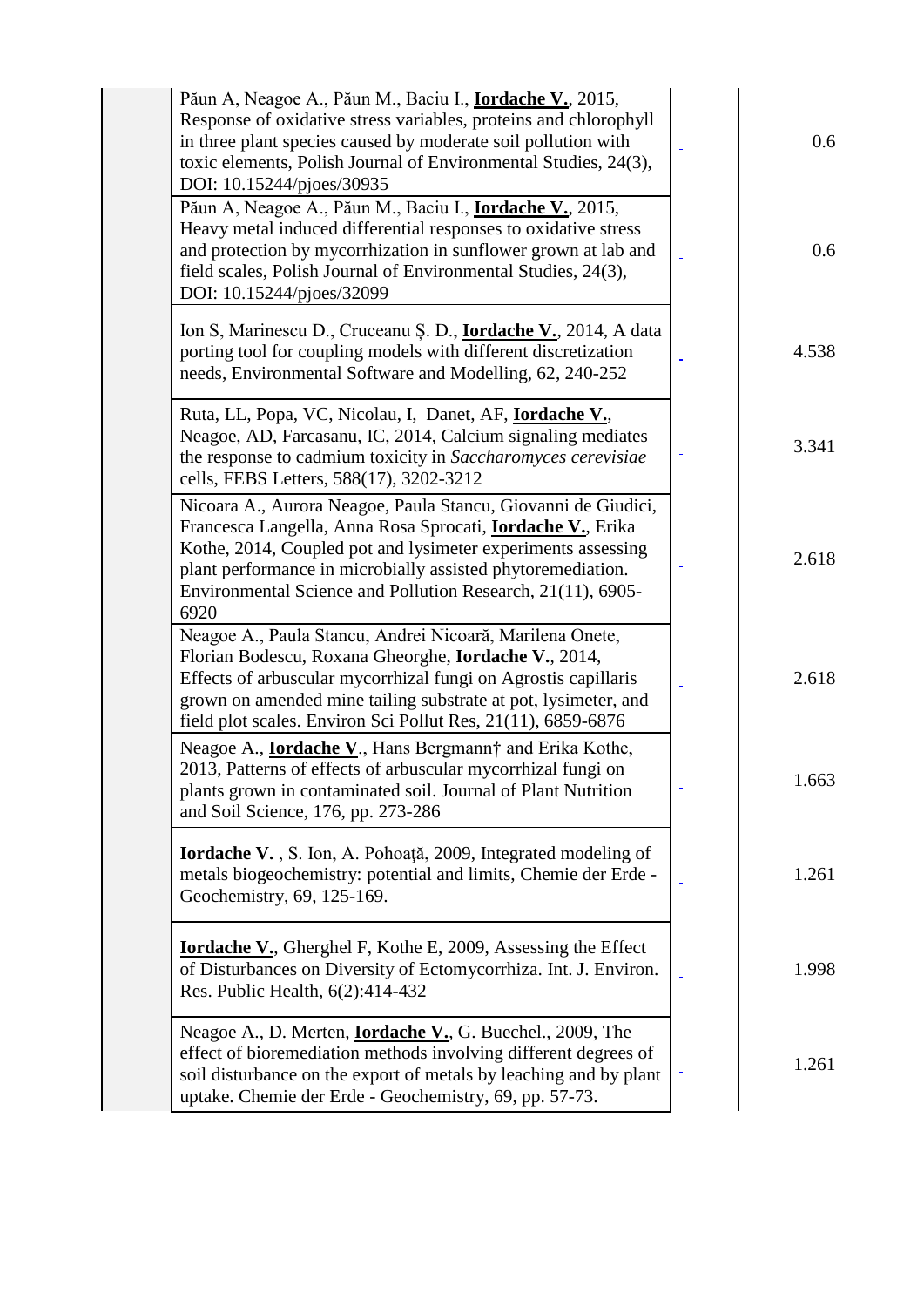|      | Pinay G., Gumiero B. Tabacchi E. Gimenez O. Planty-Tabacchi<br>A. M., Hefting M., Burt T., Black V., Nilsson C., <b>Iordache V.</b> ,<br>Bureau F. Vought L., Petts G., Décamps H., 2007, Patterns of<br>denitrification rates in European alluvial soils under various<br>hydrological regimes, Freshwater Biology, 52, 252-266 |     | 2.65    |
|------|----------------------------------------------------------------------------------------------------------------------------------------------------------------------------------------------------------------------------------------------------------------------------------------------------------------------------------|-----|---------|
|      | Brevete de invenție                                                                                                                                                                                                                                                                                                              |     |         |
|      | Internaționale                                                                                                                                                                                                                                                                                                                   |     |         |
| 2.2. | 2.                                                                                                                                                                                                                                                                                                                               |     |         |
|      | Naționale                                                                                                                                                                                                                                                                                                                        |     |         |
|      | 1.                                                                                                                                                                                                                                                                                                                               |     |         |
|      | Articole în reviste și volumele unor manifestări științifice,<br>indexate în baze de date internaționale; ISI proceedings                                                                                                                                                                                                        | 120 | Punctaj |
|      | Neagoe A., Constantinescu P., Nicoara A., Onete M., <b>Iordache</b><br>$Y_{.}$ , 2020, Data from experiments with tailing material and<br>Agrostis capillaris at three scales: pot, lysimeter and field plot,<br>Data in Brief, 28, 104964 (PubMed Central, PubMed/Medline,                                                      |     |         |
|      | Scopus, ESCI, DOAJ)<br><b>Iordache, V.</b> , 2005, Systemism and management: two need<br>disciplines in an environmental curriculum, J. Env. Protection<br>and Ecology, 6(1), 212-217, ISSN 1311-5065 (Chemical                                                                                                                  |     | 5       |
|      | Abstracts)<br><b>Iordache, V.</b> , 2003, The difficulties in assessing the effects of                                                                                                                                                                                                                                           |     | 5       |
|      | the Yugoslavian conflict in the Lower Danube River System<br>pointed out the need for changing the monitoring system, J.<br>Env. Protection and Ecology, 4(3), 557-563, ISSN 1311-5065                                                                                                                                           |     |         |
|      | (Chemical Abstracts)                                                                                                                                                                                                                                                                                                             |     | 5       |
|      | Visan L., Sandu R., <b>Iordache V.</b> , Neagoe A. (2008) Influence<br>of microorganisms community structure on the rate of metals                                                                                                                                                                                               |     |         |
|      | percolation in soil, Analele stiintifice ale UAIC - Geologie, 53:                                                                                                                                                                                                                                                                |     |         |
|      | 79-88 (GeoRef, ProQuest)                                                                                                                                                                                                                                                                                                         |     | 5       |
| 2.3. | <b>Iordache, V., F. Bodescu, 2005, Emergent properties of the</b><br>Lower Danube River System: consequences for the integrated<br>monitoring system, Arch. Fur Hydrobiologie. Suppl. 158,                                                                                                                                       |     |         |
|      | (Large Rivers 16), ISSN 0945-3784, 95-128 (Zoological<br>Records, BIOSIS Previews, Google Scholar)                                                                                                                                                                                                                               |     | 5       |
|      | <b>Iordache, V., F. Bodescu, M. Dumitru, 2005, Elements</b><br>sustaining the lobby for the restoration of the Big Island of<br>Braila (Danube floodplain), Arch. Fur Hydrobiologie. Suppl.<br>158/1-4 (Large Rivers 15/1-4), ISSN 0945-3784, 677-692                                                                            |     |         |
|      | (Zoological Records, BIOSIS Previews, Google Scholar)                                                                                                                                                                                                                                                                            |     | 5       |
|      | <b><u>Iordache, V</u></b> ., 2004, The constitution from the point of view of<br>human ecology (in Romanian), Sfera Politicii, 106, 29-32                                                                                                                                                                                        |     |         |
|      | (EBSCO, GEEOAL, Copernicus)<br><b><u>Iordache V.</u></b> , Onete M, Pauca M, Oromulu L, Honciuc V,<br>Purice D, Cobzaru I, Gomoiu I, Neagoe A (2010) Biological                                                                                                                                                                  |     | 5       |
|      | communities in mining areas: scale dependent patterns,<br>organisms' potential as bioindicators, and native plants for<br>remediation. Proceedings 7th European Conference on<br>Ecological Restoration, Avignon, France, 23-27/08/2010,                                                                                         |     |         |
|      | http://ser.semico.be/ser-pdf/EA_SER2010_313.pdf (Google                                                                                                                                                                                                                                                                          |     | 5       |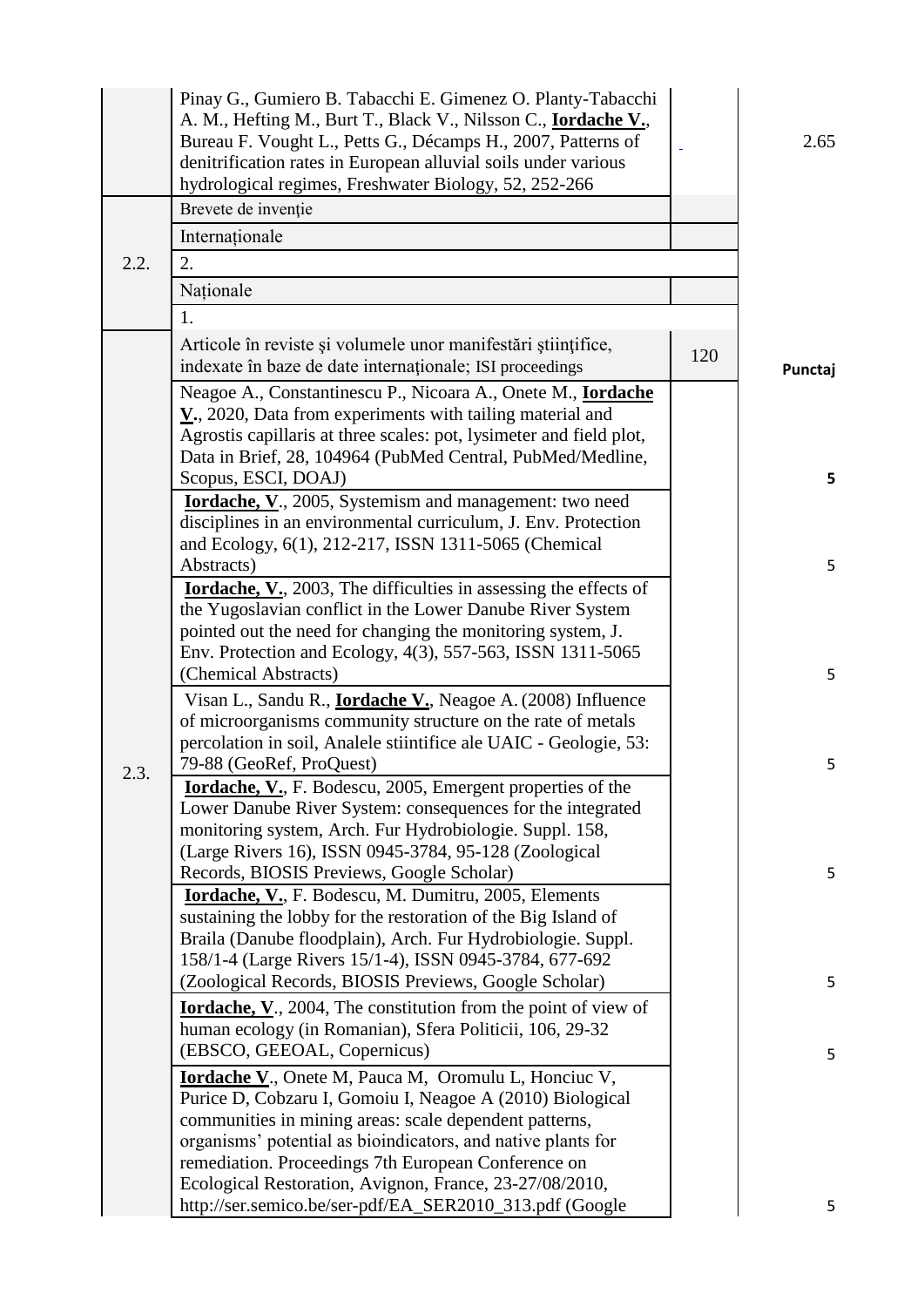| Scholar) |                                                                                                                                                                                                                                                                                                                                  |  |
|----------|----------------------------------------------------------------------------------------------------------------------------------------------------------------------------------------------------------------------------------------------------------------------------------------------------------------------------------|--|
|          |                                                                                                                                                                                                                                                                                                                                  |  |
|          |                                                                                                                                                                                                                                                                                                                                  |  |
|          | Bodescu F., <b>Iordache V.</b> , 2010, Modelling hydrological<br>processes to evaluate alternatives for ecological reconstruction                                                                                                                                                                                                |  |
| Scholar) | in the Danube floodplain near Braila, in Proceedings of the 38th<br>IAD conference, Dresda Germany, CD format, 4 pagini (Google                                                                                                                                                                                                  |  |
|          | <b>Iordache V.</b> , Neagoe A., Bergmann H., Kothe E., Buechel G.,<br>2006, "Factors influencing the export of metals by leaching in<br>bioremediation experiments. 23. Arbeitstagung in Jena,                                                                                                                                   |  |
|          | Lebensnotwendigkeit und Toxizität der Mengen-, Spuren- und<br>Ultraspurenelemente, 288-295, ISBN 3-929526-85-9, ISSN<br>1430-9637 (Google Scholar)                                                                                                                                                                               |  |
|          | Neagoe A., <b>Iordache V.</b> , René Mascher, B. Knoch, E. Kothe,<br>H. Bergmann, 2006, "Lysimeters experiment using soil from a<br>heavy metals contaminated area", 23. Arbeitstagung in Jena,<br>Lebensnotwendigkeit und Toxizität der Mengen-, Spuren- und<br>Ultraspurenelemente, Friedrich - Schiller Universität, 568-575, |  |
|          | ISBN 3-929526-85-9, ISSN 1430-9637 (Google Scholar)<br><b>Iordache, V., F. Bodescu, 2004, Emergent properties of the</b>                                                                                                                                                                                                         |  |
|          | Lower Danube River System: the consequences for the<br>integrated monitoring system (extended abstract), Internat.                                                                                                                                                                                                               |  |
|          | Assoc. Danube Res., 35, 101-108, ISBN 86-82259-33-8<br>(Google Scholar)                                                                                                                                                                                                                                                          |  |
|          | Neagoe, A., R. Mascher, <i>Iordache V.</i> , K. Voigt, B. Knoch, H.<br>Bergman, 2004, The influence of vesicular arbuscular<br>mycorrhiza Glomus intraradiceae on mustard (Sinapis alba L.)                                                                                                                                      |  |
|          | grown on a soil contaminated with heavy metals, Mengen und<br>Spuren Elemente, 22, 597-606 (Google Scholar, Worldcat)<br><b>Iordache, V.</b> , E. Kothe, 2004, Systems biology: a strategic                                                                                                                                      |  |
|          | European priority underpinning the ecotoxicological and<br>nutrional risk assessment, Mengen und Spuren Elemente, 22,<br>1112-1117, ISBN 3-929526-79-4, ISSN 1430-9637 (Google                                                                                                                                                   |  |
|          | Scholar, Worldcat)<br>Neagoe, A., Iordache V., T. Altorfer, 2002, Risk sources due<br>to metals in the Danube floodplain, Mengen und Spuren                                                                                                                                                                                      |  |
|          | Elemente, 21, 77-82 (Google Scholar, Worldcat)<br>Neagoe, A., <i>Iordache V.</i> , T. Altorfer. M. Anke, 2000, Die                                                                                                                                                                                                               |  |
|          | Spurenelemente Mangan, Zink, Kupfer und Molybdän in der<br>Nahrungskett des Menschen eines teerbelasteten Lebensraumes<br>(Rositz, Thüringen), Mengen-, Spuren- und                                                                                                                                                              |  |
|          | Ultraspurenelemente in der Pravention, 16: 45-53 (Google<br>Scholar, Worldcat)                                                                                                                                                                                                                                                   |  |
|          | Vadineanu, A., <b>Iordache, V.</b> , Neagoe, A., Cristofor, S.,<br>Cociug, C., Postolache, C., 2000, Research direction in<br>landscape ecotoxicology, Mengen und Spuren Elemente, 20,                                                                                                                                           |  |
|          | 220-227 (Google Scholar, ISI Proceedings)                                                                                                                                                                                                                                                                                        |  |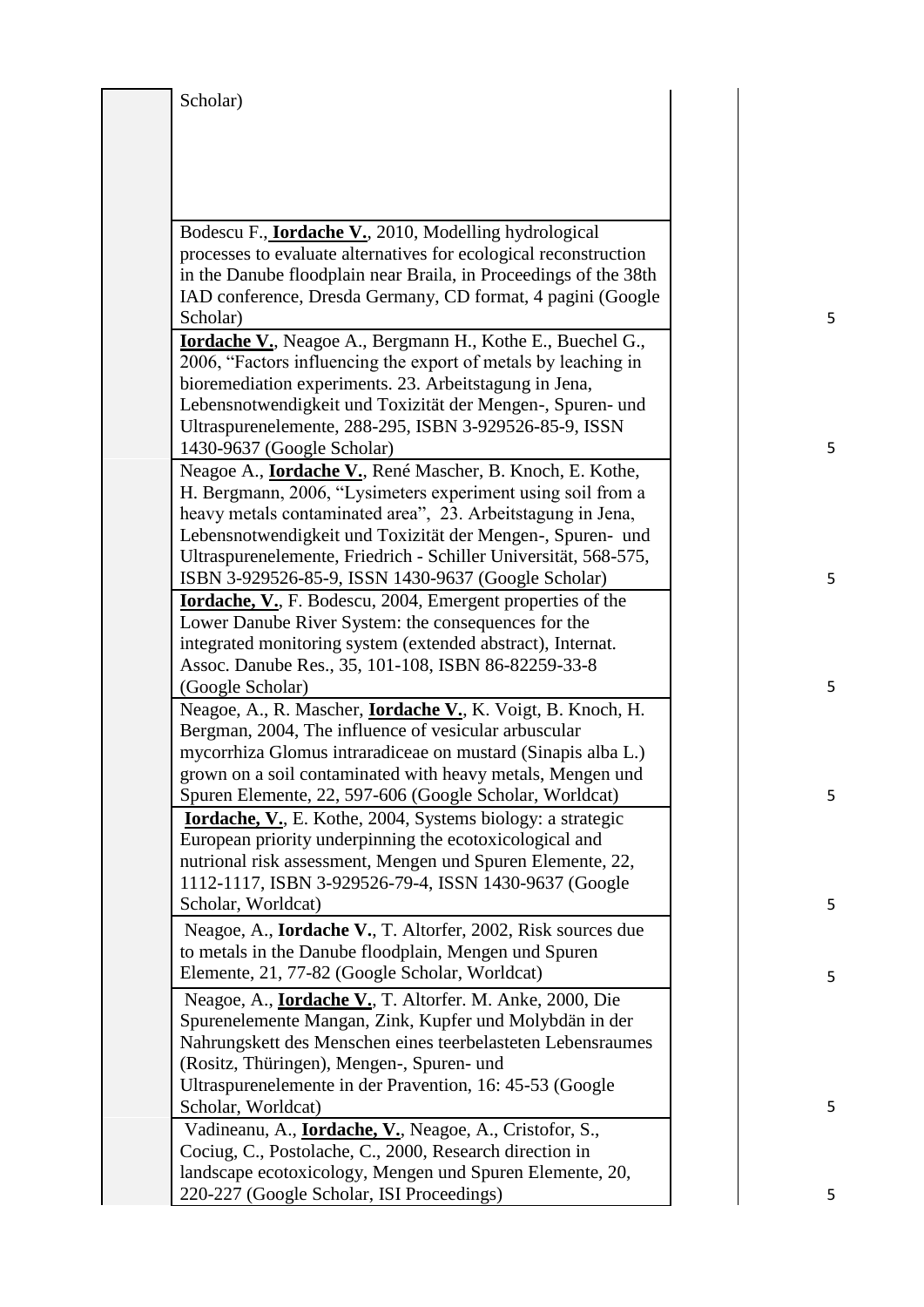|      | Cristofor, S., A. Sarbu, A. Vadineanu, G. Ignat, <b>Iordache V.</b> ,                                                              |      |                                  |
|------|------------------------------------------------------------------------------------------------------------------------------------|------|----------------------------------|
|      | C. Postolache, C. Dinu, C. Ciubuc, 1997, Effects of                                                                                |      |                                  |
|      | Hydrological Regimen on Riparian Vegetation in the Lower<br>Danube Floodplain Internat. Assoc. Danube Res., 32, 233-237,           |      |                                  |
|      | ISBN 3-9500723-0-6 (Google Scholar)                                                                                                |      | 5                                |
|      | Vadineanu, A., S. Cristofor, G. Ignat, <b>Iordache V.</b> , A. Sarbu,                                                              |      |                                  |
|      | C. Ciubuc, G. Romanca, I. Teodorescu, C. Postolache, M.                                                                            |      |                                  |
|      | Adamescu, C. Florescu, 1997, Functional assessment of the<br>Wetlands Ecosystems in the Lower Danube Floodplain,                   |      |                                  |
|      | Internat. Assoc. Danube Res., 32: 463-467, ISBN 3-9500723-0-                                                                       |      |                                  |
|      | 6 (Google Scholar)                                                                                                                 |      | 5                                |
|      | Iordache V., C. Postolache, A. Vadineanu, S. Cristofor, G.                                                                         |      |                                  |
|      | Ignat, M. Onete, 1997, Effects of hydrological conditions on                                                                       |      |                                  |
|      | denitrification in the lower Danube floodplain, Internat. Assoc.                                                                   |      |                                  |
|      | Danube Res., 32: 404-408, ISBN 3-9500723-0-6 (Google                                                                               |      |                                  |
|      | Scholar)                                                                                                                           |      | 5                                |
|      | Postolache, C., <i>Iordache V.</i> , A. Vadineanu, G. Ignat, S.<br>Cristofor, A. Neagoe, C. Florescu, F. Bodescu, 1997, Effects of |      |                                  |
|      | hydrological conditions on the dynamic of nutrients in the lower                                                                   |      |                                  |
|      | Danube floodplain, Internat. Assoc. Danube Res., 32: 5-10,                                                                         |      |                                  |
|      | ISBN 3-9500723-0-6 (Google Scholar)                                                                                                |      | 5                                |
|      | Neagoe, A., <i>Iordache V.</i> , F. Bodescu, S. Cristofor, A.                                                                      |      |                                  |
|      | Vadineanu, 2001, The gradient of heavy metals in new                                                                               |      |                                  |
|      | deposited sediments in the Danube floodplain, Proceedings of                                                                       |      |                                  |
|      | the "Deltas and Wetlands" International Symposium, Tulcea,                                                                         |      |                                  |
|      | 134-141 (DOAJ, Copernicus)<br>Iordache, V., S. Cristofor, A. Vadineanu, 2001, Functional                                           |      | 5                                |
|      | analyses of the Lower Danube wetlands by                                                                                           |      |                                  |
|      | FAEWE/PROTOWET procedure, Proceedings of the "Deltas                                                                               |      |                                  |
|      | and Wetlands" International Symposium, Tulcea, 98-103, ISBN                                                                        |      |                                  |
|      | 973-31-2116-9 (DOAJ, Copernicus)                                                                                                   |      | 5                                |
|      | <b>Iordache, V.</b> , S. Cristofor, A. Vadineanu, 2001, Optimization                                                               |      |                                  |
|      | pathways of the decision making process regarding the                                                                              |      |                                  |
|      | ecotoxicological effects in the Lower Danube River System,<br>Proceedings of the "Deltas and Wetlands" International               |      |                                  |
|      | Symposium, Tulcea, 91-97, ISBN 973-31-2116-9 (DOAJ,                                                                                |      |                                  |
|      | Copernicus)                                                                                                                        |      | 5                                |
|      | Granturi/proiecte câștigate prin competiție                                                                                        |      |                                  |
|      | Internationale (cel puțin 5000 Euro)                                                                                               | 270  | <b>Echivalent</b><br><b>Euro</b> |
|      | 1. Hydraulic, Sedimentological, and Ecological Problems of                                                                         |      |                                  |
|      | Multifunctional Riparian Forest Management EC DG XII, NAS,                                                                         |      |                                  |
|      | 2002-2003. 40000 Euro                                                                                                              |      | 40000                            |
| 2.4. | 2. Assessment and Reduction of Heavy Metal Inputs into Agro-<br>Ecosystems EC DG XII, NAS, 2002-2003, 10000 Euro                   |      | 10000                            |
|      | 3. Decision support system for areas heavily polluted with                                                                         |      |                                  |
|      | metals (DEMOS), Marie-Curie European reintegration grant (of                                                                       |      |                                  |
|      | a former fellow at the University of Jena), EC-DGXII, 2005-                                                                        |      |                                  |
|      | 2006, 40000 Euro                                                                                                                   |      | 40000                            |
|      | Naționale (cel puțin echivalentul a 5000 Euro)                                                                                     | 4787 |                                  |